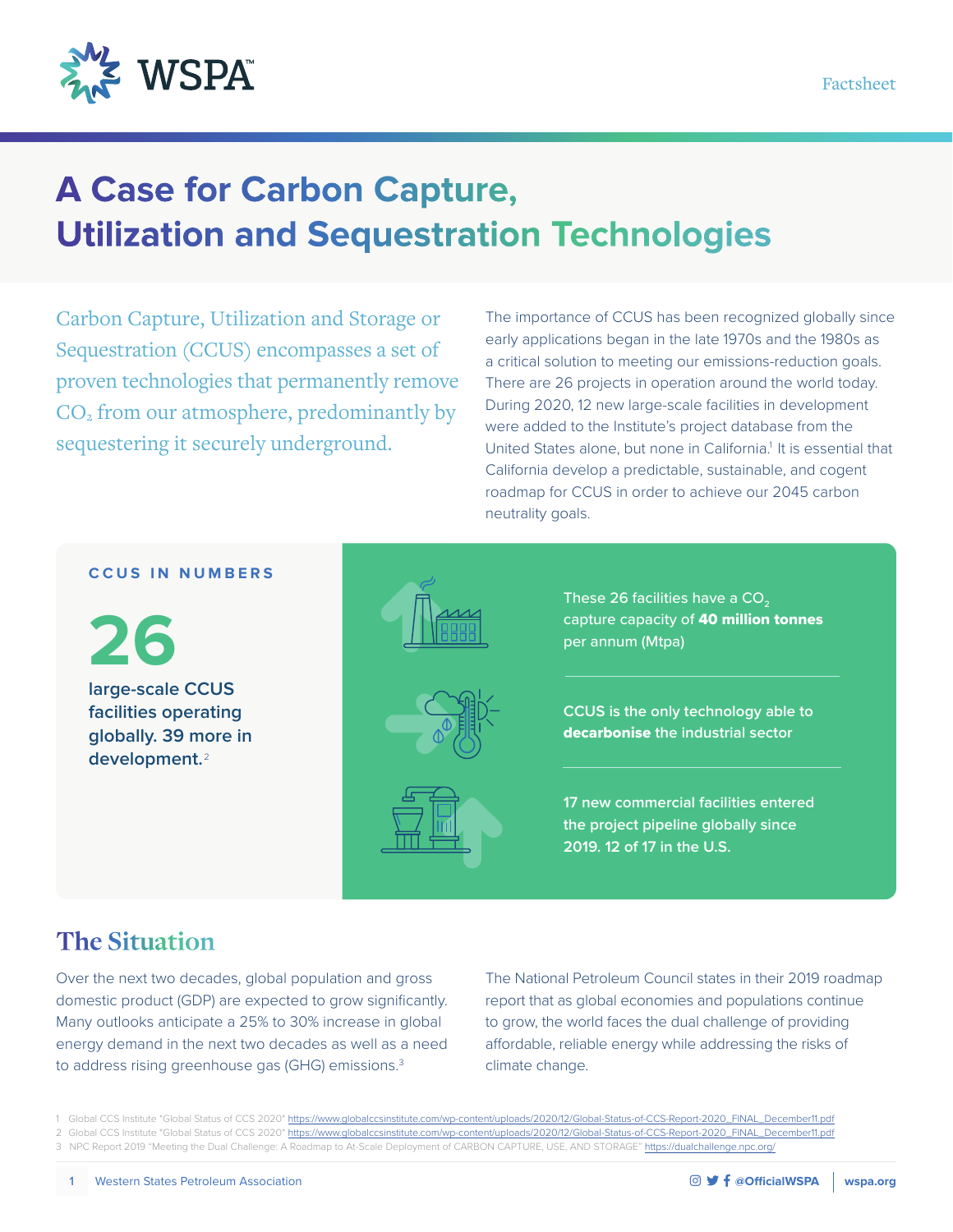

### **The Solution**

According to the International Panel of Climate Change (IPCC) September 2019 report, Global Warming of 1.5°C, net-zero  $CO<sub>2</sub>$  emissions are not credibly achievable without major contributions from negative-carbon technologies.<sup>3</sup>

The Global CCS Institute (GCCSI) thinktank cites the IPCC's studies, as well as those from the International Energy Agency, as evidence of the critical role that CCUS must play in meeting our global emissions reduction goals.

Simply put, CCUS is a "climate game-changer."<sup>4</sup> As one of the few technologies able to cost-effectively mitigate CO2 and reduce or eliminate emissions from large-scale industrial sources, CCUS has the unique capacity to deliver commercial returns in a new energy economy where technologies like hydrogen production and bioenergy are starting to gain traction.

For California, CCUS is among the top three strategies for decarbonizing, according to the Energy Futures Initiative. Most scientists say that without these, according to EFI, "there's no way we will limit global warming to the 1.5-to-2 degree Celsius target set in the 2015 Paris Agreement" and emissions are still going in the wrong direction. While carbon capture is not "a silver bullet solution, it is an important tool for reversing this harmful trend."<sup>5</sup>

EFI also notes that every one of these strategies is critical and needs to be on the table as we continue discussing viable pathways to reach our climate goals.



Source: EFI 5/19 Pathways for Deep Decarbonization in California, Energy Futures Initiative]

3 Intergovernmental Panel on Climate Change (IPCC) 2019 Report [https://www.ipcc.ch/site/assets/uploads/sites/2/2019/06/SR15\\_Summary\\_Volume\\_Low\\_Res.pdf](https://www.ipcc.ch/site/assets/uploads/sites/2/2019/06/SR15_Summary_Volume_Low_Res.pdf) ; and Mitigation<br>Pathways Compatible with 1.5°C in the Context of Susta Pathways Compatible with 1.5°C in the Context of Sustainable Development [https://www.ipcc.ch/site/assets/uploads/sites/2/2019/05/SR15\\_Chapter2\\_Low\\_Res.pdf](https://www.ipcc.ch/site/assets/uploads/sites/2/2019/05/SR15_Chapter2_Low_Res.pdf)

4 GCCSI <https://www.globalccsinstitute.com/why-ccs/>

5 Energy Futures Initiative [https://energyfuturesinitiative.org/;](https://energyfuturesinitiative.org/) Clearing the Air Report 2019; CCS Fact Sheet "Everything You Wanted to Know About Carbon Capture"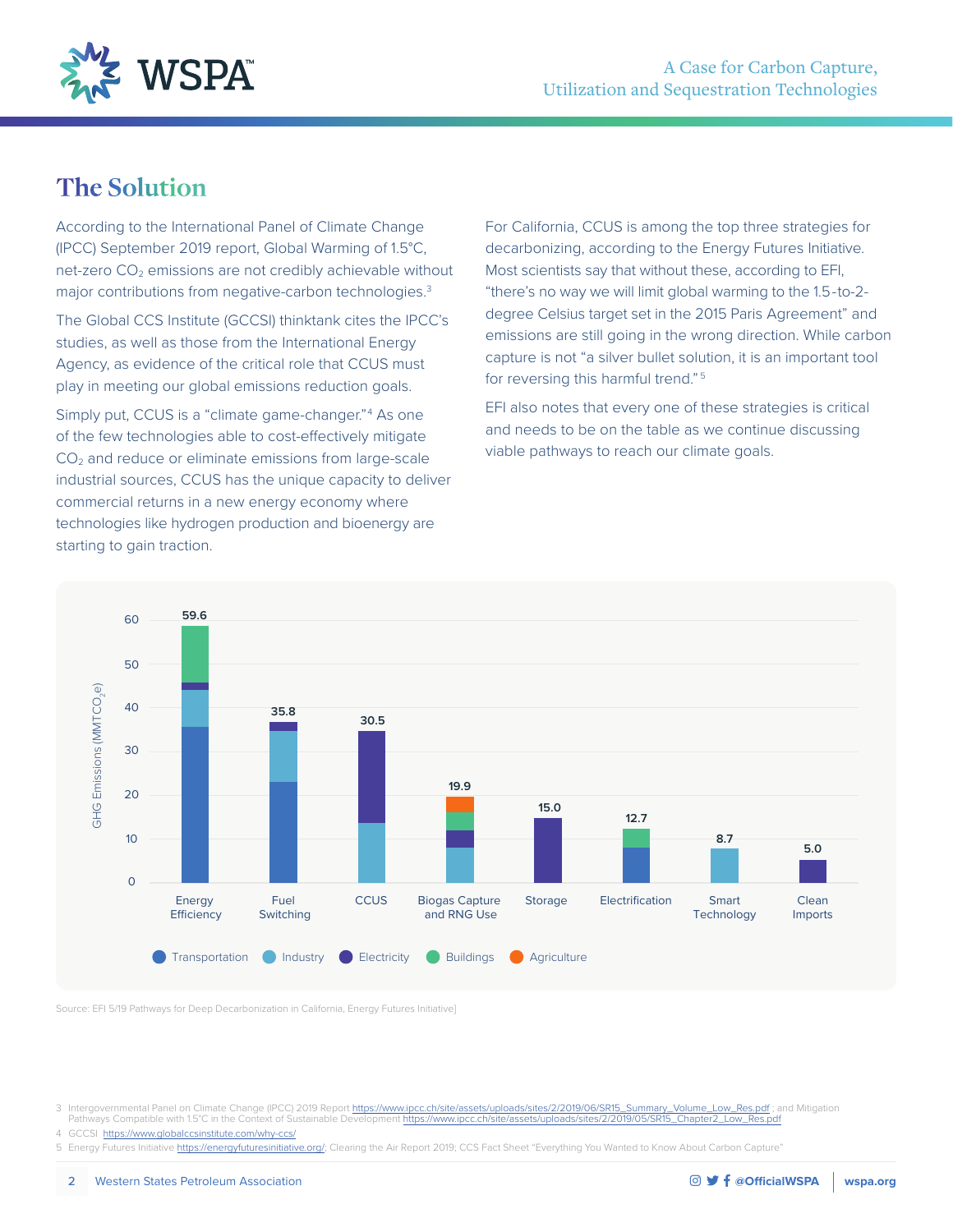

## **The Urgency**

Is CCUS really needed now, at a time when we are seeing remarkable improvements in the cost and performance of key renewable technologies like solar and wind? The answer is unequivocally, yes.

Great strides have already been made and California's 2030 climate targets are within reach, but CCUS will be integral to achieving the state's aggressive Carbon Neutrality goals. International climate change bodies (IPCC and IEA) confirm that CCUS is essential to mitigating climate change and reinforce the fact that our targets cannot be reached without deployment of all clean technologies, including CCUS.6

The technology and the oil and gas industry's role and readiness for CCUS are strategic imperatives. But while the industry is technically ready to be part of the solution moving forward, the state has some policy hurdles to overcome to get CCUS up and running, such as:

- $\checkmark$  Creating a single source permitting process
- $\checkmark$  Clearing a predictable, sustainable credit pathway
- $\checkmark$  Considering CCUS within the Cap & Trade program structure
- $\checkmark$  Creating a streamlined CEQA process

The reason why it is so critical to address these barriers now is because the size of the required negative emissions is daunting, according to a June 2020 report titled "Getting to Neutral" from Livermore Laboratory Foundation and the ClimateWorks Foundation.<sup>7</sup> Worldwide, the report states, we will need to remove around 1 billion tons of  $CO<sub>2</sub>$  in 2030, 10 billion tons in 2050, and 20 billion tons in 2100.

**100x**

To achieve these emissions targets, the number of industrial scale CCUS projects would need to increase a "hundredfold" to more than 2,000 sites needed globally by 2040 – according to the IEA's World Energy Outlook 2019 report.<sup>8</sup>

California can pioneer these technologies and take the lead in deploying CCUS as a real, viable climate solution, if we can act on this opportunity now and continue building on our long history of aggressive policies for energy efficiency, renewables and carbon reduction.



### **A Case for Cost Efficiency**

CCUS is a more cost-effective way than most to address climate change and will help California be a "Climate Leader," if it can significantly catch up with the rest of the world. The case for cost efficiency is examined in the GCCSI report<sup>9</sup>, stating CCUS is cheaper than intermittent renewables on a like-for-like total system cost basis, and costs continue to decrease as more facilities commercialize. The report states: "Since the Boundary Dam CCS facility in Canada began operations in 2014, savings of as much as 30% have been identified for construction of a like (or followup) facility. This demonstrates the declining costs of deployment. As a simple law of economics, costs will continue to fall as more facilities come onstream. What is expensive is not doing anything at all."

- [https://www-gs.llnl.gov/content/assets/docs/energy/Getting\\_to\\_Neutral.pdf](https://www-gs.llnl.gov/content/assets/docs/energy/Getting_to_Neutral.pdf), August 2020
- 8 "World Energy Outlook 2019." International Energy Agency, Nov. 2019 [https://www.iea.org/reports/world-energy-outlook-2019.](https://www.iea.org/reports/world-energy-outlook-2019) Accessed 29 May 2020. 9 GCCSI "Global Status of CCS: 2017-Join the Underground" 2017<https://www.globalccsinstitute.com/wp-content/uploads/2018/12/2017-Global-Status-Report.pdf>

<sup>6</sup> GCCSI [https://www.globalccsinstitute.com/wp-content/uploads/2020/07/Global-CCS-Institute\\_KeyMessages\\_2020.pdf](https://www.globalccsinstitute.com/wp-content/uploads/2020/07/Global-CCS-Institute_KeyMessages_2020.pdf)

<sup>7</sup> Livermore Laboratory Foundation and the ClimateWorks Foundation report "Getting to Neutral, Options for Negative Carbon Emissions in California"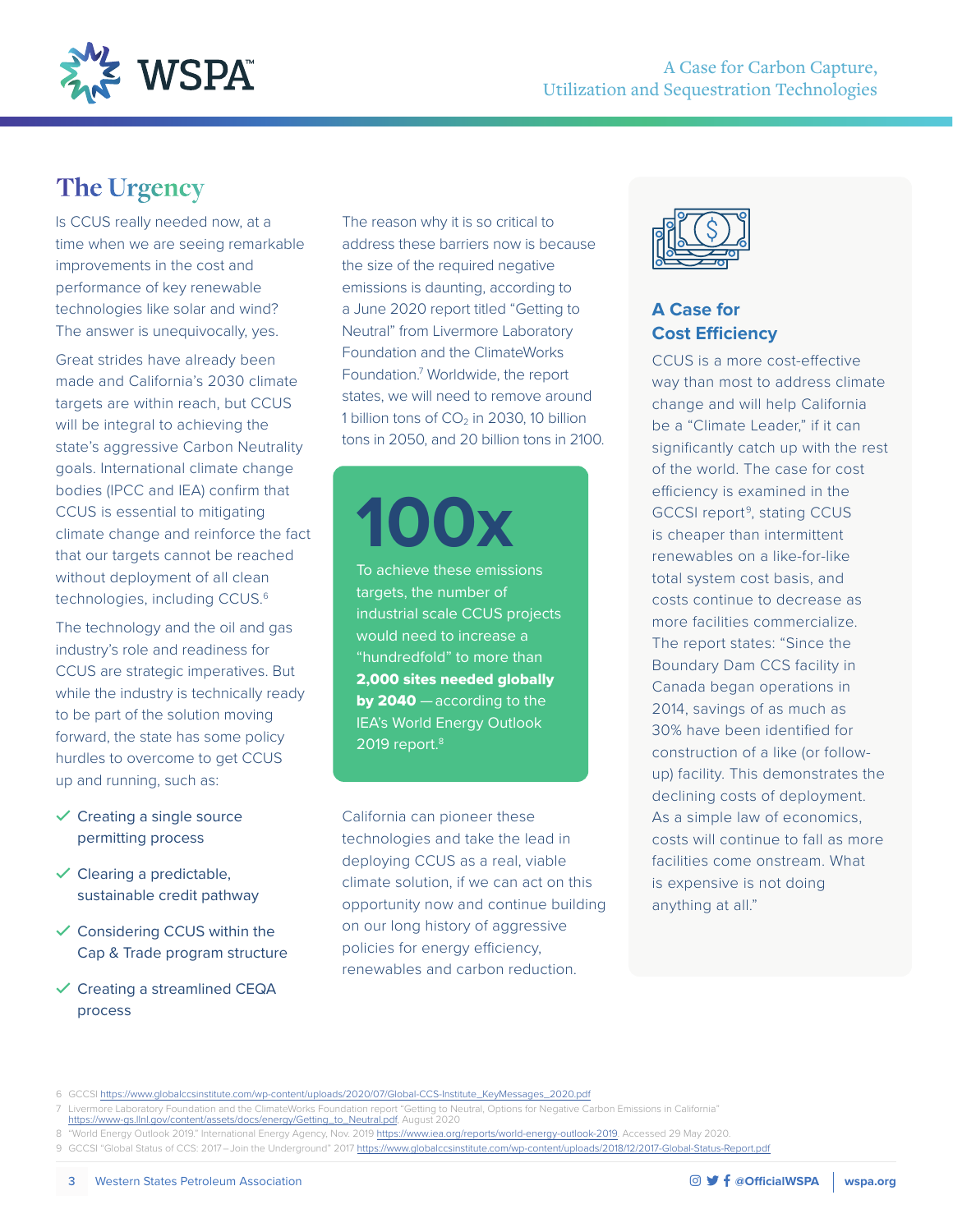

#### **Grounded in Facts**

Underground  $CO<sub>2</sub>$  storage capacity has been the big question to date, with many assuming it is one of the biggest challenges impeding the acceleration of CCUS facilities, but the reality is there is more underground storage capacity than is actually needed to meet current climate targets.

In particular, California's reservoirs are well-suited for carbon storage because they have the pore space and optimal geology. According to Steve Bohlen, California's State Geologist, in testimony provided to the California Legislature Senate Committee on Environmental Quality Hearing on California's Climate Change Policies in February of 2019<sup>10</sup>, California is blessed with excellent geology, and studies indicate that the state's depleted hydrocarbon reservoirs alone could sequester over 2 billion tons of  $CO<sub>2</sub>$ , which equates to 20 years at 50 million tons of  $CO<sub>2</sub>$  per year. These reservoirs are well understood and have existing infrastructure that could enable rapid deployment of CCUS.

In fact, the GCCSI reports a large proportion of the world's key  $CO<sub>2</sub>$  storage locations have now been vigorously assessed and almost every high-emitting nation has demonstrated substantial underground storage capacity.

Furthermore, the National Petroleum Council states in their Roadmap for CCUS deployment that most of the lower 48 states have some subsurface  $CO<sub>2</sub>$  storage potential. While estimates of U.S. storage vary, experts generally agree that it is adequate to store hundreds of years of  $CO<sub>2</sub>$  emissions from U.S. stationary sources.

For the oil and gas industry specifically, storage capacity in California is already well established, and according to IPCC policy maker summary report<sup> $<sup>n</sup>$ </sup>, the technologies</sup> needed for CCUS are already compatible with most current energy infrastructures.



<sup>3</sup> Deep saline formations (a) offshore (b) onshore

4 Use of CO<sub>2</sub> in enhanced coal bed methane recovery

IPCC: Figure SPM.4. Overview of geological storage options (based on Figure 5.3) (Courtesy CO2 CRC).

#### $\alpha$

*We see CCS as a proven, viable technology to help the state in both the short and long the term to deal with industrial and transportation emissions, as well as a critical enabler for carbon-neutral or carbon-negative solutions…The stark reality of climate change and the extreme urgency to reduce emissions in California and globally demand that we include CCS in our portfolio and take proactive steps to deploy it alongside the many other tools.*"

**Steve Bohlen** CALIFORNIA'S STATE GEOLOGIST



10"California Legislature Senate Committee on Environmental Quality Hearing on California's Climate Change Policies February 20, 2019" <https://senv.senate.ca.gov/sites/senv.senate.ca.gov/files/llnl-ar-768148.pdf> 11 IPCC Policy Maker Summary Special Report [https://www.ipcc.ch/site/assets/uploads/2018/03/srccs\\_summaryforpolicymakers-1.pdf](https://www.ipcc.ch/site/assets/uploads/2018/03/srccs_summaryforpolicymakers-1.pdf) 

製造 Stored CO<sub>2</sub>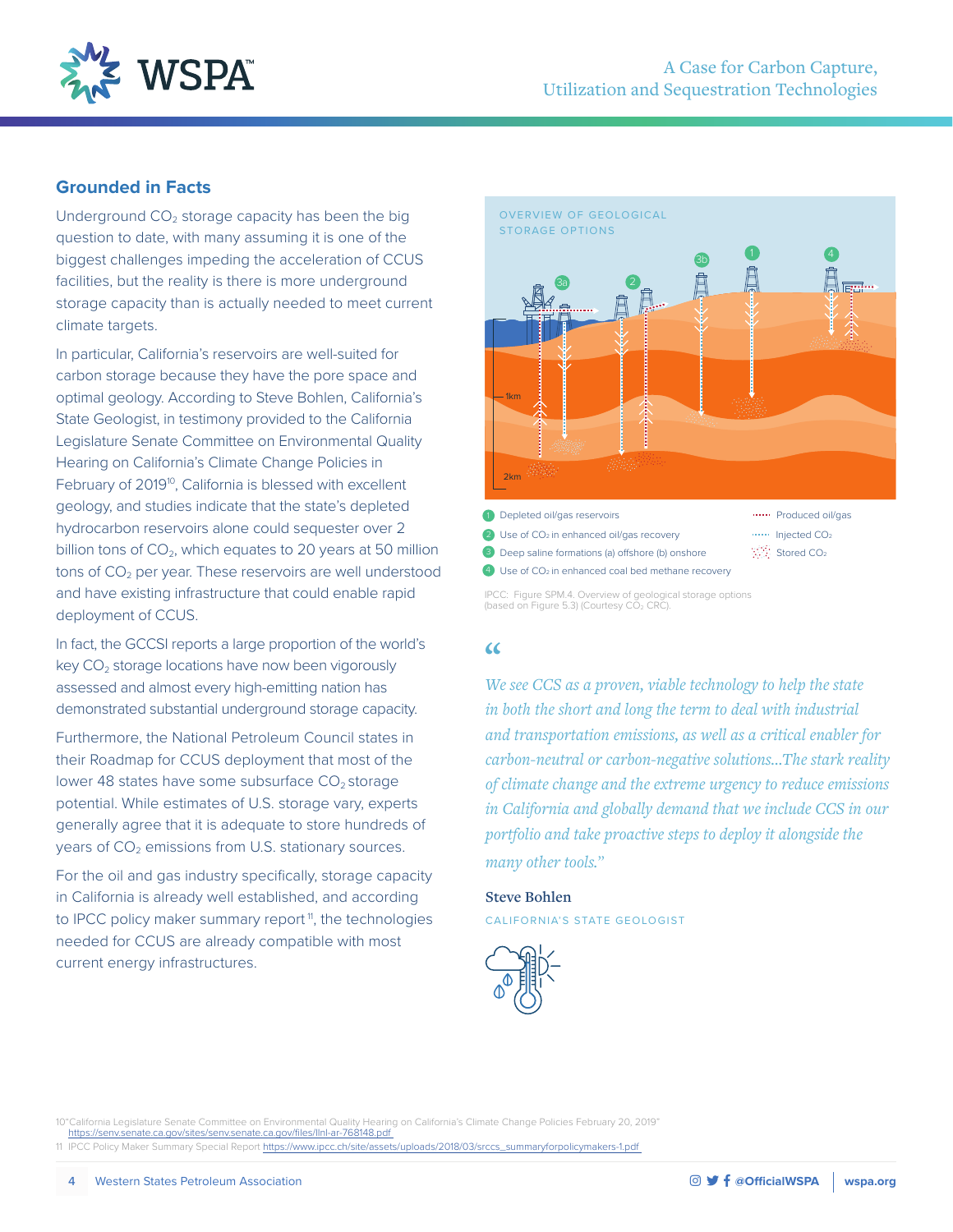

#### **The Definitions**

CCUS is among the technologies that most scientists say that without it, there's no way we will limit global warming to the set targets. CCUS supply chains can have many forms, but here are the building blocks:

#### **CAPTURE**

CO<sub>2</sub> is produced in combination with other gases during industrial processes, including hydrocarbon-based power generation, separation of the  $CO<sub>2</sub>$  from these other gases. This separation can be accomplished using many different technologies, the most common of which is amine absorption. Once the  $CO<sub>2</sub>$  is

#### **TRANSPORT**

In most cases, captured  $CO<sub>2</sub>$  will need to be transported from the capture location to a different location where it can be stored or used. This can be accomplished by using pipelines operating at a pressure that enables the  $CO<sub>2</sub>$  to remain in a dense phase. Alternatively,  $CO<sub>2</sub>$  can be transported using rail,

#### **USE**

While most  $CO<sub>2</sub>$  captured over the next few decades will likely be stored, it can also be used to produce valuable products and services. Examples of  $CO<sub>2</sub>$  use include building materials, carbon nanotubes and syngas, which is a synthetic gas mixture of hydrogen, carbon monoxide and very often carbon dioxide. CO<sub>2</sub> use is currently an outlet for only a small fraction of the captured CO2 , but may provide a meaningful option with further market and technology development.

#### **STORAGE**

There are multiple pathways for CO<sub>2</sub> storage. Compressed  $CO<sub>2</sub>$  is injected into carefully selected subsurface geological formations for safe, secure, and permanent storage.  $CO<sub>2</sub>$  can also be used to produce oil in a process known as enhanced oil recovery (EOR). Operational experience indicates that approximately 99% of the  $CO<sub>2</sub>$  used in EOR is ultimately trapped in hydrocarbon-producing geologic formations.

### **The Industry's Role**

The oil and natural gas industry is at the forefront of CCUS and stand ready to tackle this immense challenge and significantly increase the deployment. The industry has the people and leaders with the right expertise and experience to identify and evaluate the subsurface for safe storage of CO<sub>2</sub>, manage large-scale permitting of projects, efficiently procure materials and manage supply chains, construct large-scale capital-intensive projects, and safely operate complex facilities. Additionally, in many locations the industry has well-situated infrastructure already in place for handling large volumes of gas and liquids.

California's oil and gas industry is no stranger to innovation and is uniquely positioned to lead in this task, with a long history of aggressive policies for efficiency, renewable

energy and carbon reduction, along with geology and a leading workforce ideally suited to the task.

By all accounts, there is no doubt that large-scale CCUS technologies will require significant investment and the cooperation of multiple industries and government working together. With the oil and gas industry's leadership, expertise, and infrastructure, overall costs will come down over time as more research is done, the technology continues to develop, and efficiencies are born out of economies of scale. Over the long term, CCUS investments will promote economic growth, create domestic jobs, protect the environment and enhance energy security.